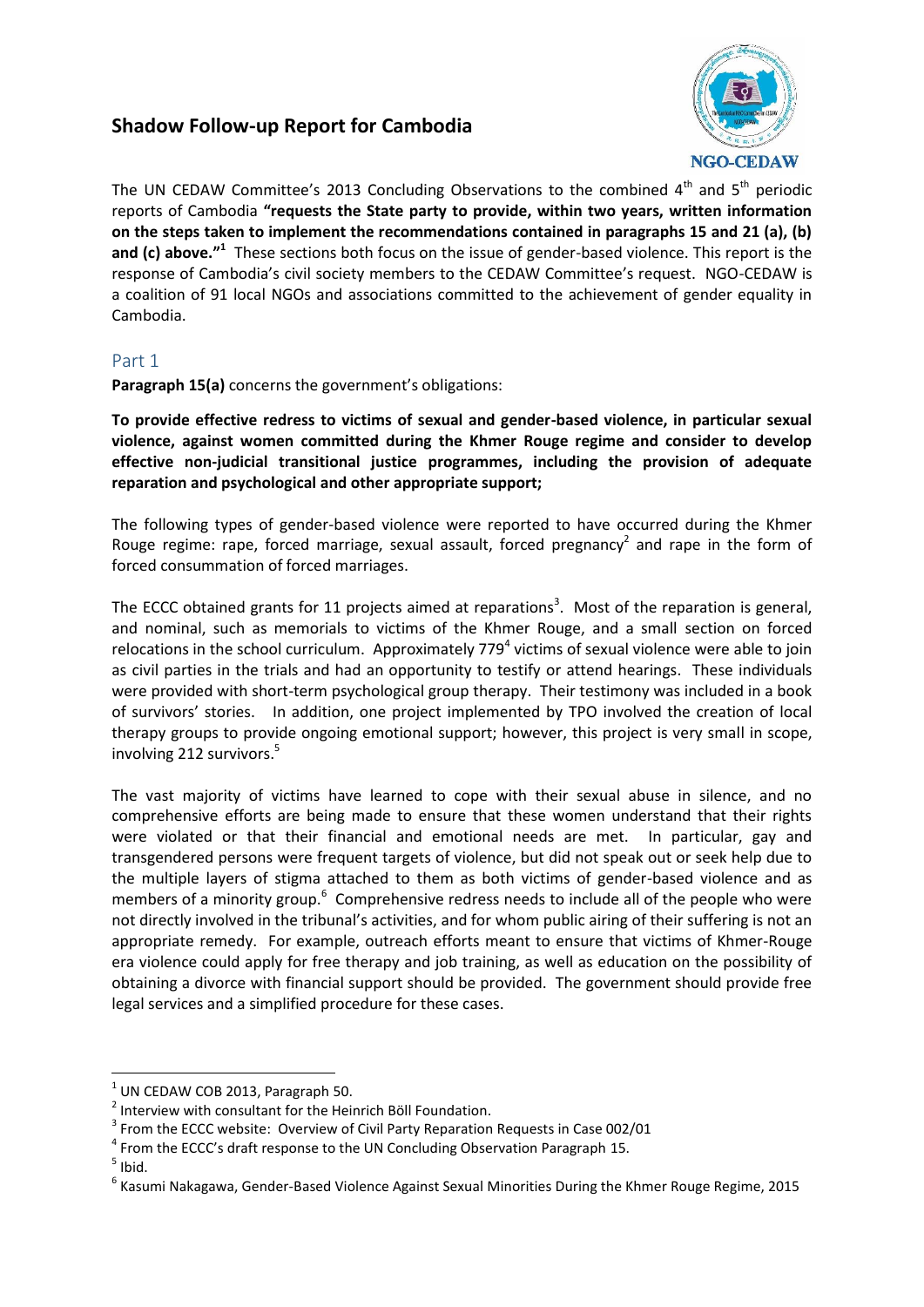The sexual violence that occurred in the Khmer Rouge era left a cultural legacy of wider acceptance of violence against women and the increased acceptance of marriage as a solution to the crime of rape.<sup>7</sup> An entire generation of Cambodians was raised by parents who remained in a forced marriage, fundamentally affecting their attitudes toward normal family life. Forced marriage, particularly of rape victims, members of the LGBT community and of underage children, remain a problem in Cambodia. Comprehensive reparations should include measures to undue this cultural harm and to change attitudes toward forced marriage. While financial compensation for all of the millions of victims is unlikely, the government has the ability to provide vocational training and counseling for the population still suffering from the aftereffects of Khmer Rouge era violence. The purpose of reparations should be to prevent the continuation of the harm committed during the Khmer Rouge era. The increasingly recognized approach internationally is of "transformative reparations" which are forward-looking and respond to and "change the basic societal conditions that led to violence so that the society will not relapse into conflict."<sup>8</sup>

The only reparation efforts made so far were in connection with one now-closed case at the ECCC, but not with the current case pending at the ECCC. On the positive side, a new grant from UNTF will provide some transformative reparations for civil party victims. However, most importantly, transformative reparations are not being conducted outside the scope of the ECCC. Because it is unlikely that many new cases will be brought before the ECCC, and because so many survivors of violence are not directly involved in these cases, it is important to begin alternative approaches toward reparations as soon as possible.

### **(b) To take advantage of the process of drafting the second National Action Plan to End Violence against Women to fully incorporate into it the provisions of the Convention and of Security Council resolution 1325 (2000).**

CEDAW General Recommendation No. 30 recommends that all States Parties ensure that "national action plans and strategies to implement Security Council resolution 1325...are compliant with the Convention, and that adequate budgets are allocated for their implementation."<sup>9</sup> In February 2015, more than one year into the five-year period covered by the document, Cambodia finalized its second National Action Plan to End Violence against Women (NAPVAW). The implementation matrix mentions UN Security Council resolution 1325 several times, but only nominally. The plan indicates that the review of laws and training of police on responses to gender-based violence should comply with international frameworks, including UNSCR  $1325$ .<sup>10</sup> However, the specific requirements of UNSCR 1325 and the context of the Resolution as a means of preventing and addressing violence against women in conflict situations has not been addressed in NAPVAW. Moreover, there are no guarantees that the adequate funding will be provided for the required training.<sup>11</sup>

Resolution 1325 calls for **"increased representation of women at all decision-making levels." <sup>12</sup>** The increased representation of women in leadership is directly tied to decreased violence. The Plan

 $^7$  According to the November 2015 National Survey on Women's Health and Life Experiences in Cambodia ("National Survey," sponsored by WHO), 58% of women who had experienced intimate partner sexual or physical violence compared to 49% of all women believed that physical violence by a man against his wife can be justified (p. 58, 66). Experiencing violence thus contributes to condoning violence.

<sup>&</sup>lt;sup>8</sup> Australian Human Rights Centre and the Asian International Justice Initiative, "Transformative Reparations for Sexual and Gender-Based Violence at the Extraordinary Chambers in the Courts of Cambodia: Reflections, Recommendations and Next Steps," p. 12.

<sup>&</sup>lt;sup>9</sup> CEDAW General Recommendation No. 30, Paragraph 28.

<sup>&</sup>lt;sup>10</sup> Second National Action Plan to End Violence against Women (2014-2018), pp. 21-29.

 $11$  The national budget has been cut rather than increased for programs designed related to violence against women.

<sup>&</sup>lt;sup>12</sup> UNSCR 1325 Paragraphs 1 and 2.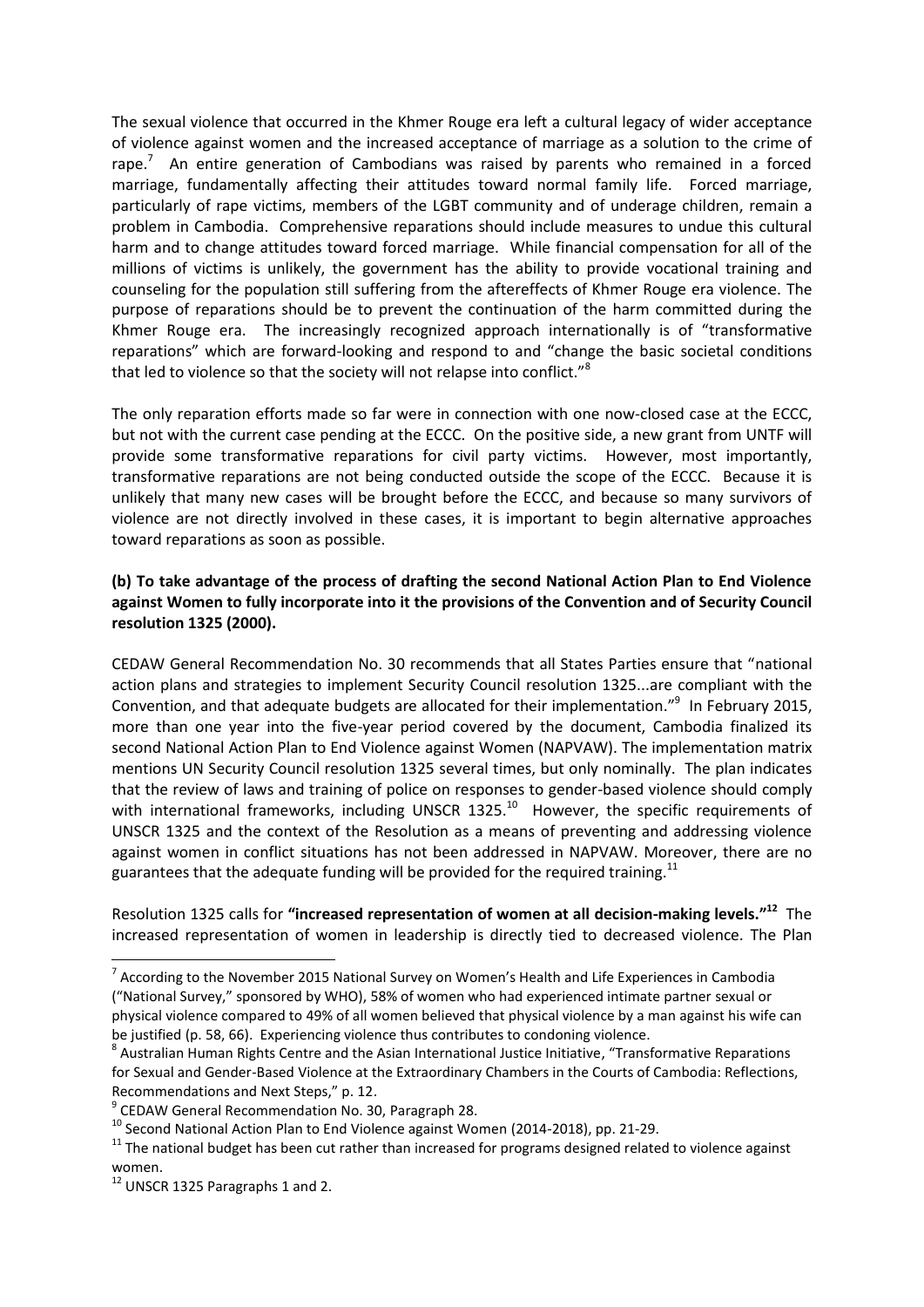does indicate a need to increase the number of female police and judges. The UN recommends that 30% is an appropriate target, but no specific target or deadline is listed in the NAPVAW or in Neary Rattanak IV. 13

Resolution 1325 also urges "**Member States to increase their voluntary financial, technical and**  logistical support for gender-sensitive training efforts<sup>"14</sup> While the NAPVAW indicates that gendersensitive training should be provided to local and national police, the focus of this training is on responding to complaints of violence against women. The focus needs to be broader, focusing not only on responses but on taking full opportunity for prevention. Additionally, the Plan does not acknowledge the context of UNSCR 1325 as a means of protecting civilians in conflict and postconflict situations. The Resolution's full implementation requires the training of the military, national and local police, and private security firms acting on behalf of the government on gendersensitivity when encountering civilians to avoid state violence against women. A growing concern in Cambodia is that police, or other agents of the government go to sites of protests by unarmed citizens, and the result is an escalation of the situation into violence.  $15$  The State should take the lead in preparing and training police, military and security staff so that they are able to defuse tensions and avoid violence. Because women and children are often present during protests and relocations related to land-ownership disputes, gender-sensitive training is even more necessary in current Cambodian society.

#### Part 2

1

Paragraph 21 addresses current incidents of gender-based violence:

**21. Recalling its general recommendation No. 19<sup>16</sup> on violence against women and its previous recommendation (CEDAW/C/KHM/CO/3, para. 16<sup>17</sup>), the Committee urges the State party:**

to (a) train judicial and law enforcement on strict application of the Law on the Prevention of Domestic Violence and Protection of Victims (DV law) to avoid automatic mediation, (b) encourage women to make formal complaints of DV and sexual violence; and to (c) raise awareness on all forms of violence, especially in rural areas. Paragraph (d) requests statistics on shelters and protections orders in the 2017 report.

Although statistics are not yet due to the CEDAW Committee, it is important to note that even though the government has begun collecting data from the courts pursuant to the NAPVAW, the full scope of the problem of violence against women will not be reflected by these numbers. The

<sup>&</sup>lt;sup>13</sup> Neary Rattanak IV, Cambodia's 5-year gender-equality plan lists a strategy of increasing women in decision-making roles. It states that NEC and political parties will help implement this; yet new legislation on the election of National Assembly members and selection of members of the National Election Committee fail to implement this. No quotas were established, and only 1 woman serves on the new 9-member NEC.

<sup>&</sup>lt;sup>14</sup> UNSCR 1325 Paragraph 7.

<sup>&</sup>lt;sup>15</sup> In addition to the concerns of NGOs, at least one official with the National Police expressed concerns over rising state violence against peaceful women land activists (via his completed survey from NGO-CEDAW's August 2015 National Forum).

<sup>&</sup>lt;sup>16</sup> General Recommendation No. 19 requires the State to remove harmful traditional attitudes that stereotype women and perpetuate violence (Paragraph 11). GR-19 also notes that economic dependence forces many women to stay in violent relationships."(Paragraph 23)

 $17$  The Committee's previous recommendation (CEDAW/C/KHM/CO/3, para. 16), states: "The Committee urges the State party to place high priority on implementing a comprehensive approach to address all forms of violence against women" through practical measures and to ensure that "perpetrators of violence are effectively prosecuted and punished with the required seriousness and speed."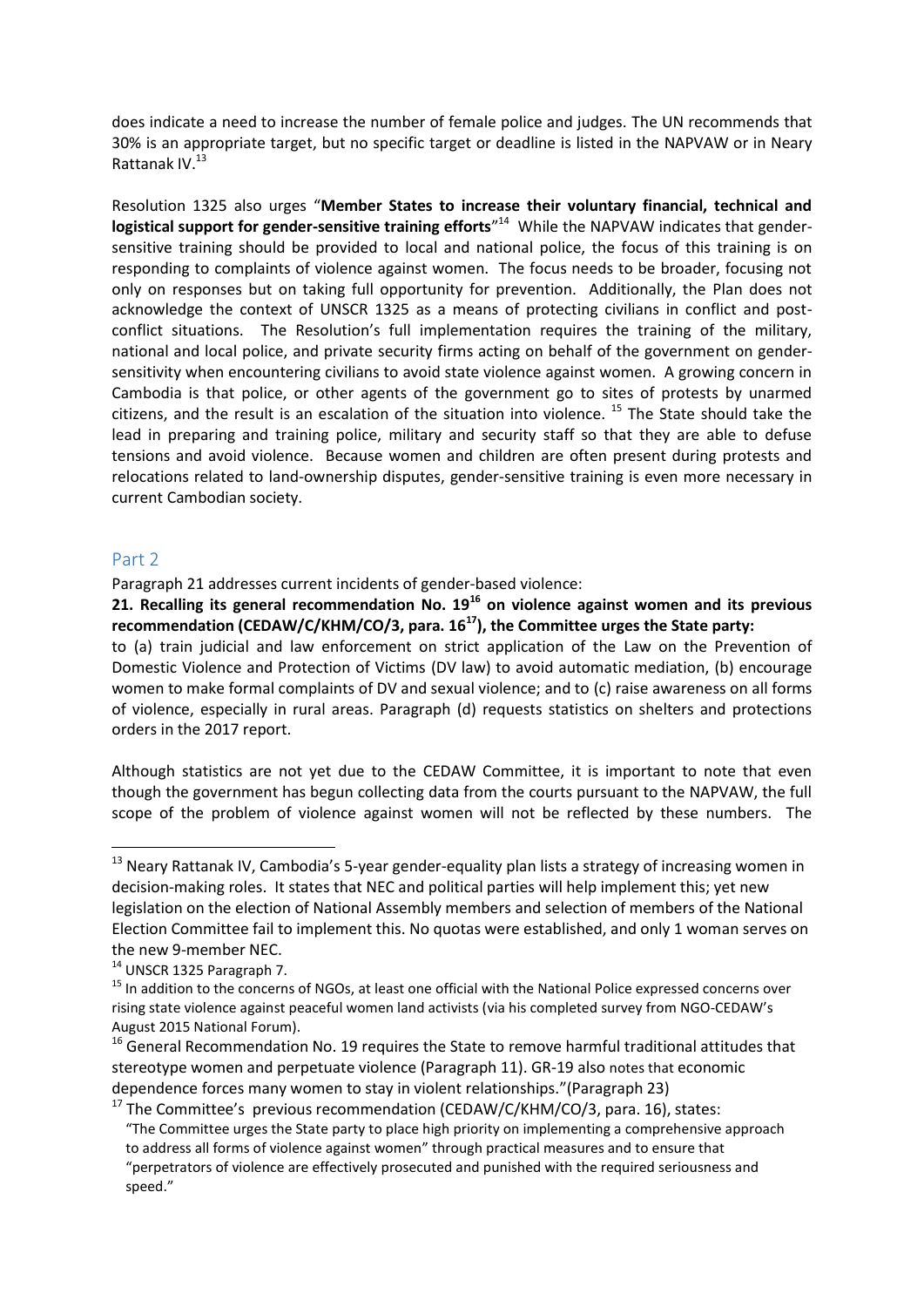combination of the legacy of tolerance for violence left by the Khmer Rouge, and the traditional attitudes that do not promote women's equal rights with men have created a culture of silence. Women are encouraged not to complain when they are victims of violence, and they face a social stigma and economic consequences if they do complain. HIV positive women and members of the LGBT community face additional layers of stigma. Moreover, local authorities almost never record initial complaints of violence against women, so accurate measurements of complaints will not be obtainable without a complete change in the way that local police and authorities view violence against women and apply the relevant laws.

Shelters provide some of the most effective services and keep records of incidents of violence; however, they are not widely available. The few regular shelters in Cambodia are run by NGOs<sup>18</sup> and are mainly in urban areas.<sup>19</sup> NAPVAW mentions the 2012 One-Stop-Service Center feasibility study, but does not list a plan to build them. The Ministry of Social Affairs has opened two temporary shelters for trafficking victims, but refers them to NGO-run shelters for longer stays. The Ministry program is underfunded.<sup>20</sup>

## **21(a) To intensify efforts to train judicial and law enforcement officers on the strict application of the Law on the Prevention of Domestic Violence and Protection of Victims to ensure that cases of violence against women, including domestic and sexual violence, are effectively prosecuted and not systematically diverted to mediation**

There is ample evidence that local officials, the general population, courts, and even CSO staff working on the problem do not fully understand or implement the law on domestic violence.<sup>21</sup> Additionally, lower level government employees are often underpaid and given too few resources to effectively respond to complaints, leading to corruption in the form of asking victims for money and taking a share of negotiated settlements.<sup>22</sup>

Moreover, Cambodia has a system of legal pluralism, where the written law is rarely, and only selectively enforced, and the main legal system in actual practice is an informal combination of traditional rules and ad hoc procedures that differ from community to community. Currently, the use of protective orders is virtually unheard of, even though in addition to court protective orders, the local authorities have the power to issue administrative decisions with similar effects.<sup>23</sup> Moreover, the DV does not require authorities to issue protection documents.<sup>24</sup> Also, the language of the DV law specifically encourages mediation by nonprofessionals of misdemeanor and petty crimes, along with financial and emotional violence.<sup>25</sup>

Surveys also showed a belief that law enforcement should get involved in situations where there is violence against women. However, when questioned further, respondents explained that police should only be involved in serious cases of domestic violence. They defined "serious" as physical

<sup>24</sup> Articles 14-35 of the DV law outline powers of authorities with terms such as "can issue" decisions.

<sup>1</sup> <sup>18</sup> CWCC operates shelters in Phnom Penh, Banteay Meanchey, Siem Reap and Kampong Thom. Banteay Srei operates a shelter in Battambang and a center for men seeking behavior therapy in Siem Reap. Cambodian Center for the Promotion of Children's Rights (CCPCR) operates a shelter for children in Svay Rieng.

<sup>19</sup> NAPVAW 2015, p. 3

<sup>&</sup>lt;sup>20</sup> http://www.humantrafficking.org/organizations/42, last visited on September 11, 2015.

<sup>&</sup>lt;sup>21</sup> Interviews with local authorities in Battambang and Kampong Speu in July 2015; survey from NGO-CEDAW's National Forum on Legal Pluralism, August 2015; Katherine Brickell, Preliminary Research Report 2014 on DV Law.

<sup>&</sup>lt;sup>22</sup> LICADHO, Getting Away With It: The Treatment of Rape in Cambodia's Justice System, November 2015, p. 13.

<sup>&</sup>lt;sup>23</sup> DV law, Article 14.

<sup>&</sup>lt;sup>25</sup> DV law, Article 26.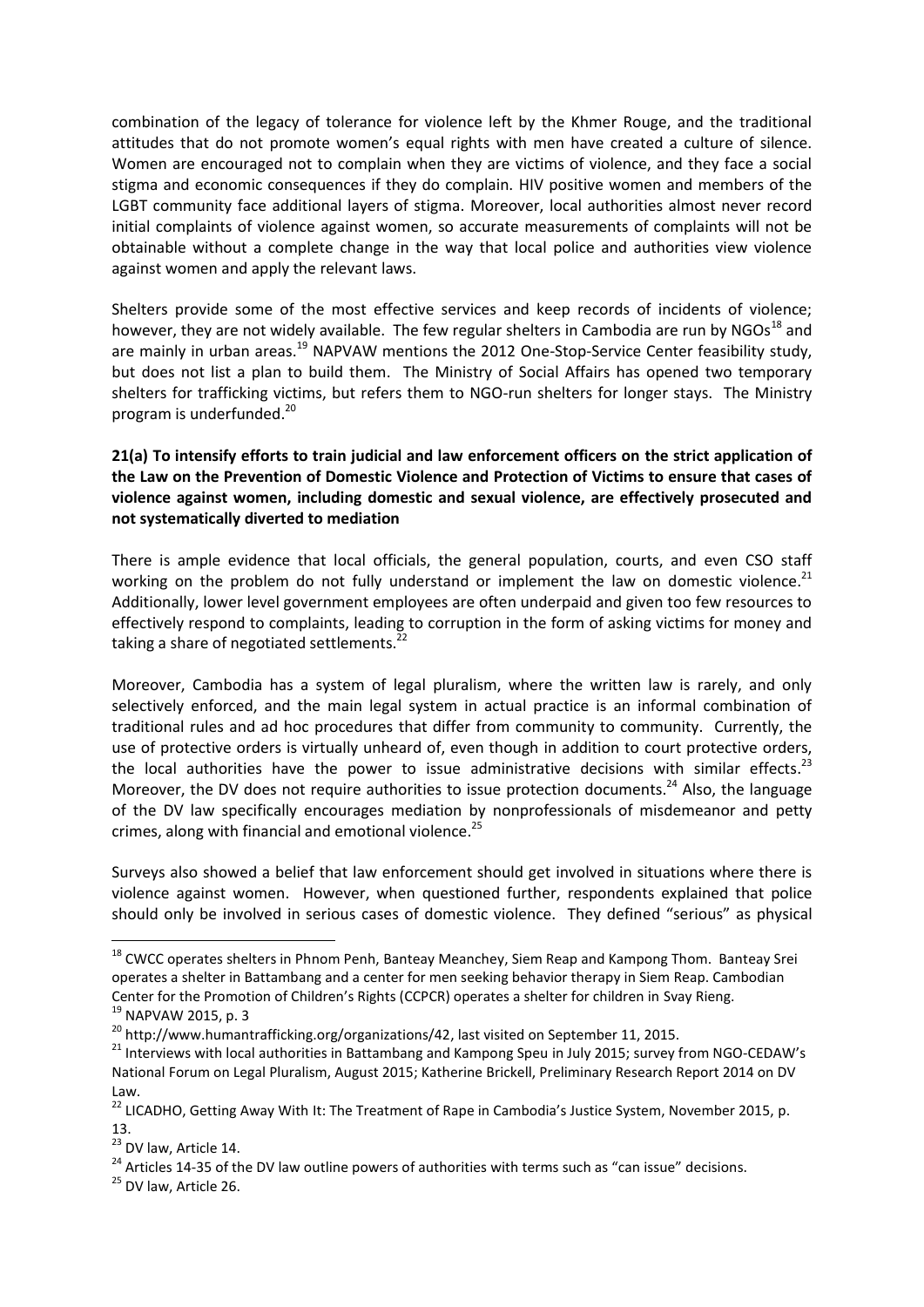injuries where a women is literally bleeding and needed hospital treatment. Most interviewees felt that talking to the parties and counseling a husband not to be violent is the appropriate response by local authorizes to almost all cases of family violence. Local authorities in one city have a policy of giving two verbal warnings before making a written complaint, no matter the circumstances.

The failure by local authorities to consistently make written reports results in the inability to accurately track or measure the prevalence of domestic violence in the community. It also reflects the failure of the community and local authorities to recognize that all domestic violence is serious, whether emotional, physical, financial, or sexual. Decisions not to file written reports when weapons are used reflects the arbitrariness of the procedures and the persistence in the belief that parties can handle violence within the family with just a little counseling from local authorities. There are also false myths that interfere with using innovative solutions, including protective orders, to resolve domestic violence. One such myth is that divorce solves the problem of domestic violence and that domestic violence is just between husbands and wives. Another is that women must put up with abuse for financial reasons, since only living with a spouse can ensure her family will have an income (despite that fact that most Cambodian women work outside the home). Society values money and preserving the household over the safety of women and children. Finally, although the DV law protects children and domestic servants, authorities assume that it only applies to spouses. This leaves whole categories of survivors without protection, including women abused by boyfriends or ex-partners, LGBT youth locked up at home to prevent them from entering into same-sex relationships, disabled women locked up to "protect" them from harm, and women beaten by inlaws.

The NAPVAW rightly notes that the DV law is imperfect and must be analyzed and amended to provide better protection for all women. However, the strengths of the existing law are neither understood nor implemented by authorities, so even a better law will not improve women's safety without much better training and direct orders from the highest authorities for better implementation. The criminal law is often misapplied in that one article which criminalizes violence against a spouse or partner is the only law applied to men who use violence against a spouse or partner, even when aggravating factors under a different article would lead to a longer jail sentence.<sup>26</sup> Judges not only routinely apply minimum sentences, but often suspend sentences, allowing perpetrators of GBV to go free after a conviction.<sup>27</sup> Amendments to the criminal law, clearly defining and criminalizing all acts of violence against women, even where there is no visible injury, will help improve women's safety and assure better implementation of the DV law.<sup>28</sup>

<sup>&</sup>lt;sup>26</sup> Interview of LICADHO lawyer serving as women's rights senior monitor, September 2015

<sup>&</sup>lt;sup>27</sup> Getting Away With It, p. 20.

<sup>&</sup>lt;sup>28</sup> Cambodia's Criminal Code Article 210 sets a penalty for "torture and cruel acts" which is the term used in the DV law to refer to emotional and economic violence. Article 217 refers to intentional acts of violence in general (as opposed to Article 222, which only focuses on acts against a spouse or partner). Article 239 defines rape and does not include an exception for marital rape.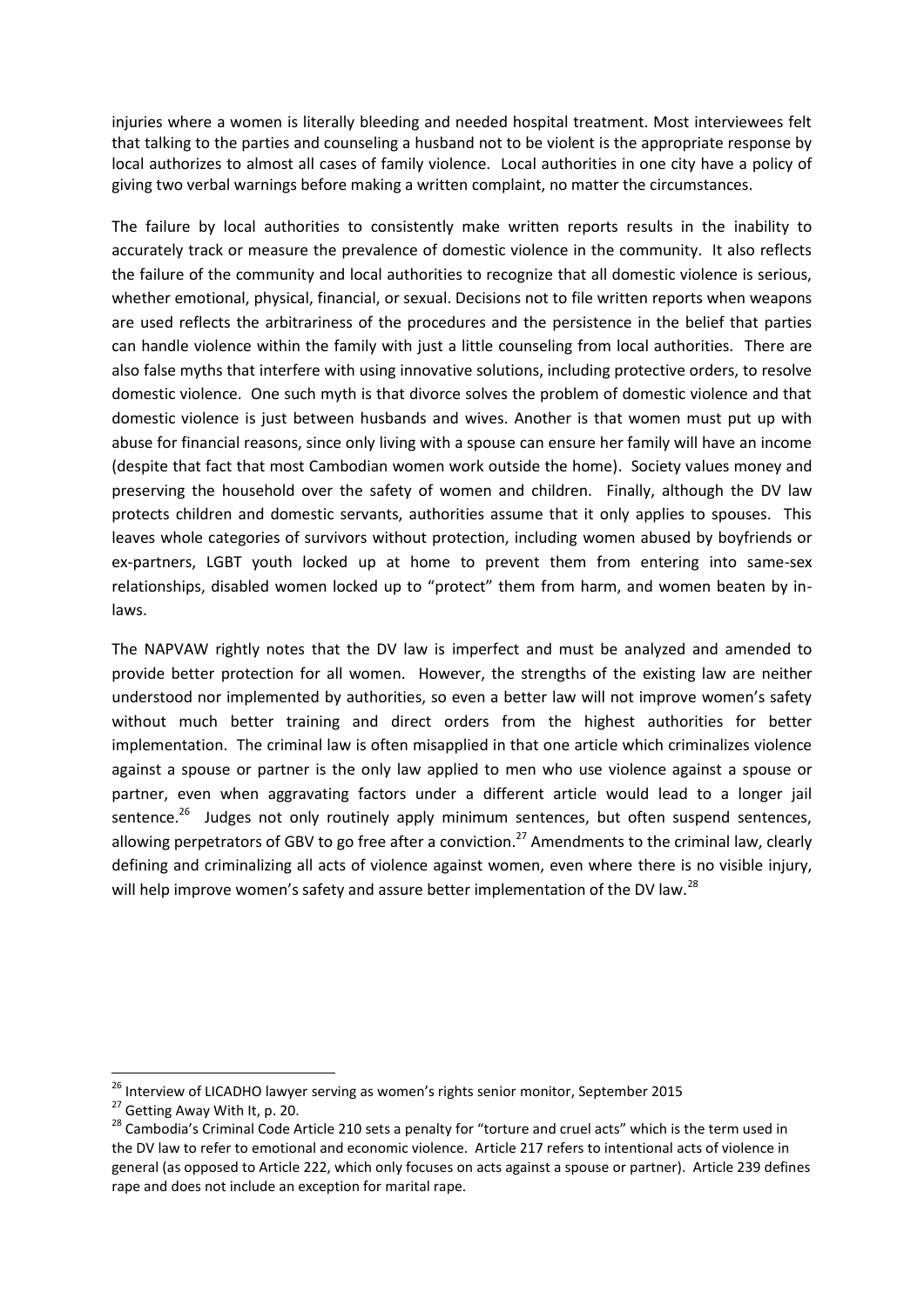#### **21(b) To encourage women to lodge formal complaints about domestic and sexual violence, by destigmatizing victims and raising awareness about the criminal nature of such acts;**

Women in Cambodia are still reluctant to report domestic and sexual violence. A 2015 national survey revealed that 49% of women who experienced such violence never reported it, and those who did chose to report it informally, to friends or family rather than to authorities.<sup>29</sup>

With regard to sexual violence, women may not report a crime due to lack of support by local authorities and medical staff. For example, local authorities surveyed for this report indicated that there were few rapes in their communities.  $30$  However, they did not appear to consider it rape unless there was a child victim or a gang rape. It seems likely that the other rapes were either not reported, or were not treated as rape by the community and local authorities. It is common in Cambodia not to recognize marital rape and not to distinguish between consensual premarital sex and non-consensual sex. This leads to a failure to prosecute rapists, a failure to educate men not to rape women, and pressure to further victimize a rape victim by having her marry her rapist (setting the stage for ongoing domestic violence).

Moreover, victims face obstacles when seeking forensic testing after a sexual assault. While NAPVAW includes plans to provide free tests throughout the country, the results are inconsistent. In Battambang, tests are free but there is often a delay of up to 48 hours in administering the test, making it much more difficult to obtain useful evidence.<sup>31</sup> In Sihanoukville and Phnom Penh, hospitals are still charging a fee, but tell victims to contact NGOs to get sponsored.<sup>32</sup> Additionally, suspects have been known to bribe officials to alter medical reports to minimize severity of injuries. $33$ 

#### **21(c) To continue public awareness-raising campaigns on all forms of violence against women, in particular in rural areas;**

In Cambodia, several national and local surveys have shown a greater awareness that violence against women, including domestic violence is wrong and should be prevented.<sup>34</sup> However, there is little indication that the actual occurrence of such violence is diminishing. Many of the people who realize now that a domestic violence law exists do not know what the law says.

One recent study by ICS showed that of 700 interviewees in rural Siem Reap Province, 7 percent of male respondents admitted to committing sexual abuse in the previous 12 months, and 19 percent of the women claimed to be victims of sexual abuse in the prior 12 months. 44% of men and 57% of women agreed with the sentence "I think that a woman cannot refuse to have sex with her husband."<sup>35</sup>

 $\overline{a}$ 

<sup>&</sup>lt;sup>29</sup> National Survey, p. 88.

<sup>&</sup>lt;sup>30</sup> Interviews in Battambang and Kampong Speu.

<sup>&</sup>lt;sup>31</sup> Interview of Banteay Srei director.

<sup>&</sup>lt;sup>32</sup> Interview of LICADHO senior monitor.

<sup>&</sup>lt;sup>33</sup> Interview with LICADHO consultant. See also Getting Away With It, p. 17.

<sup>&</sup>lt;sup>34</sup> Interviews with local authorities in Battambang and Kampong Speu in July 2015; survey from NGO-CEDAW National Forum on Legal Pluralism, August 2015; Brickell report, December 2014; ICS May 2015 baseline study in Chi Kraeng Commune on "Community Response to Violence Against Women,"

 $35$  ICS baseline survey.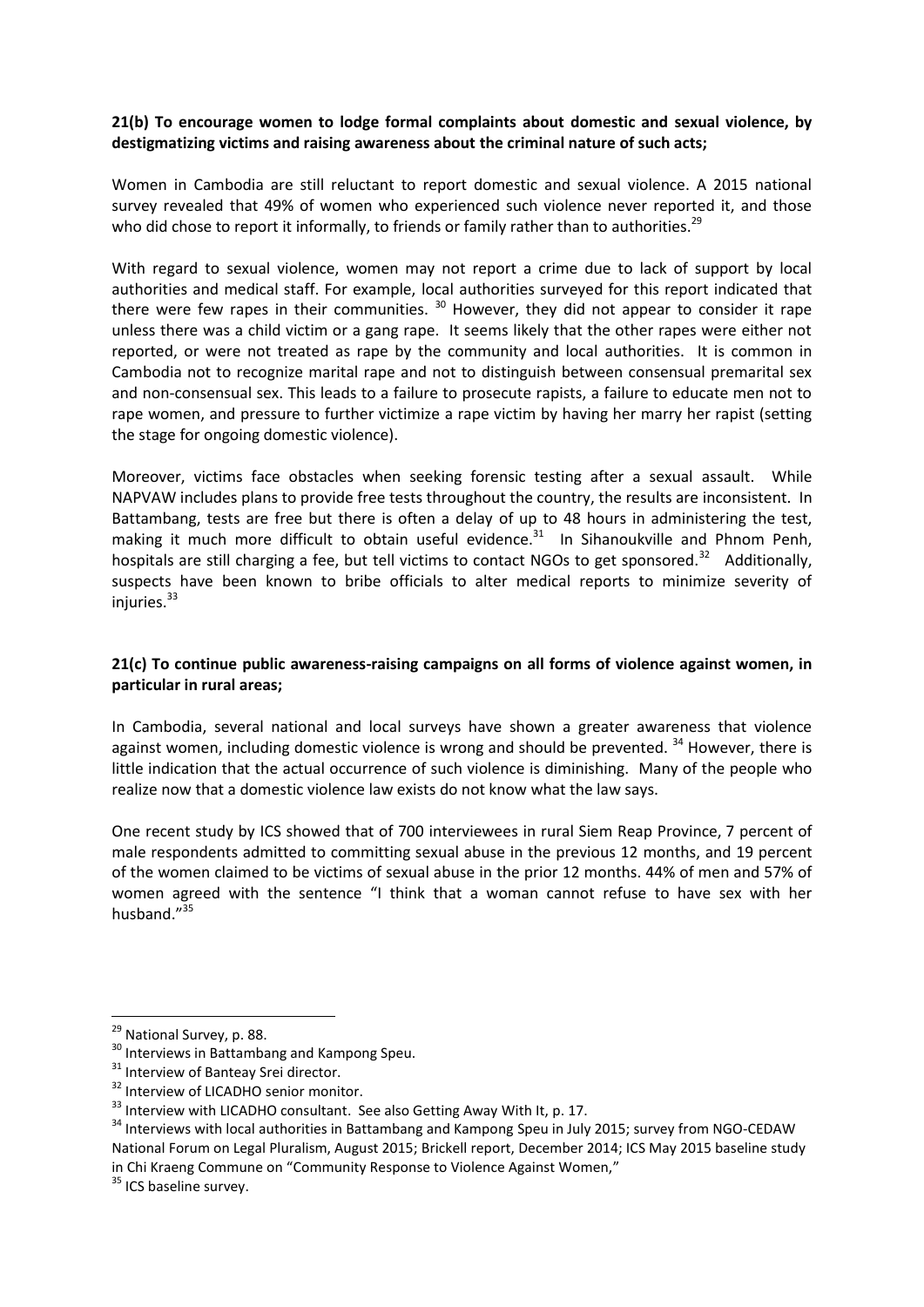In a Cambodian national study released in November 2015, only 63% of women thought that women could refuse sex with her husband because she did not want to.<sup>36</sup> This means that awareness-raising needs to focus on non-consensual sex as both a crime and a form of domestic violence.

NGO-CEDAW conducted a survey of attendees of a national forum, and most indicated that the main reason for violence against women is that men do not respect women. The next most common responses were drug and alcohol abuse. This indicates that awareness-raising needs to include men, and measures combatting drug and alcohol abuse need to be taken at the local level.

# Part 3

## **Recommendations:**

NGO-CEDAW welcomes the cooperation of the government with civil society and offers the following recommendations for actions which would address the concerns of the Committee and benefit all of Cambodian society. As NGOs, we have limited resources to provide services and outreach, and call upon the government to use its infrastructure, national budget, and extensive human resources to implement CEDAW at the local level throughout the nation.

- 1) The government should provide additional reparations including nationwide job-training, therapy, education about rights under CEDAW, and the opportunity to obtain free assistance in divorce proceedings for all persons in Cambodia who experienced gender-based violence, including forced marriage during the Khmer Rouge period. These programs will also help end the culture of silence that was strengthened due to Khmer Rouge actions, and has not yet been eliminated.
- 2) While the government is engaged in educating the public on the need to end rape and domestic violence, traditional views condoning this violence are deeply held, and more education is needed. We wish to see the government provide nationwide education on the unacceptability of rape and domestic violence (in and outside of marriage and established relationships) and the need to publically speak out against gender-based violence.
- 3) The government should also ensure the full implementation of UNSCR 1325 by training all military, military police, national police, local police, and private security officers hired by the state on gender-sensitive and non-violent interactions with all civilians, including protesters, who often include a high proportion of women and children.
- 4) UNSCR 1325 requires additional women in leadership positions. Setting a goal of 3-4 women police officers per commune and a 5% increase in female judges by 2017 would be a good first step.
- 5) The Second NAPVAW includes the intent to analyze and amend laws on violence against women. NGO-CEDAW's members have already met several times to analyze the law and have drafted recommendations to expand and improve the protections provided by this law. It would be beneficial for all involved parties for the government to meet with civil society at as early a date as possible to share NGOs' findings with the State to contribute our insights to the drafting process.

<sup>&</sup>lt;sup>36</sup> National Survey, p. 64.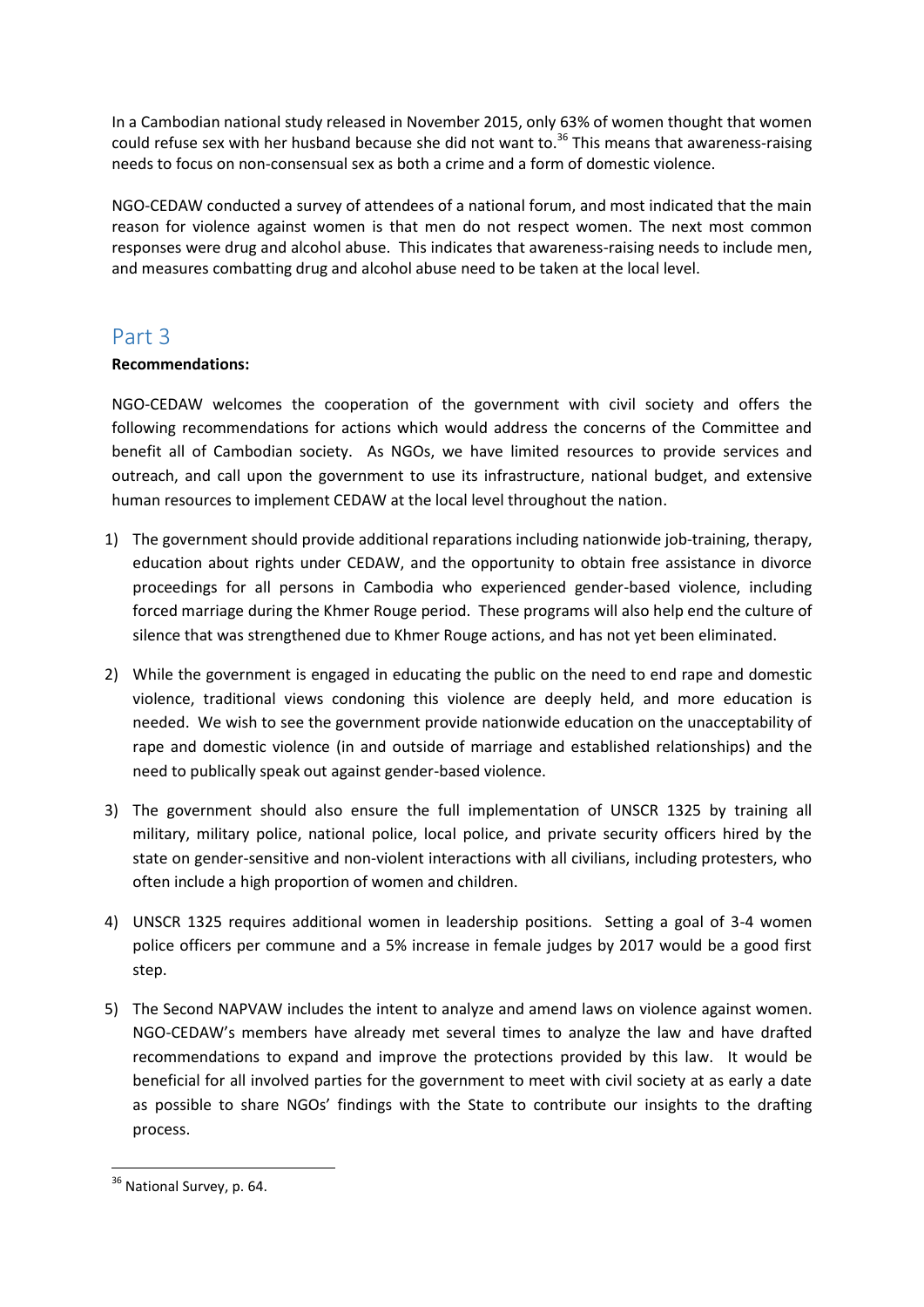6) Due to the rarity of protective orders and administrative decisions, more training of local authorities, judicial officers, and the public is needed to explain the DV Law's provisions for judicial and non-judicial protective documents which empower authorities to protect victims even without an ongoing criminal case.